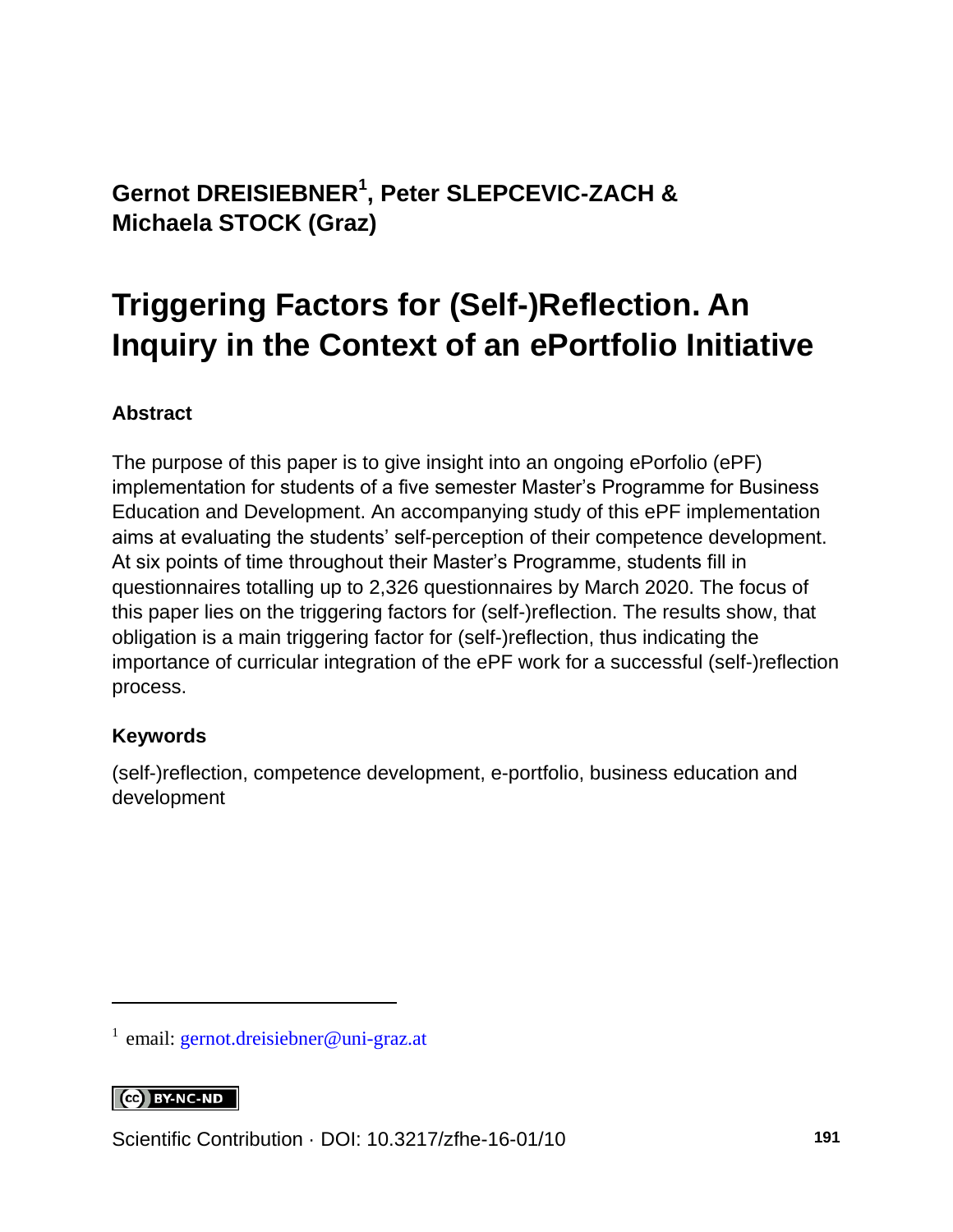## **1 Introduction**

Reflection is a vital component within every professional's skill set (SCHÖN, 1983; LYNCH, 2000). The ability for a critical reflection is a key for deepening and documenting learning especially for students in applied learning settings (e.g. internships, field experience) (ASH & CLAYTON, 2009; THOMPSON & PAS-CAL, 2012) and for their teachers (COWAN, 2006). Not surprisingly, reflection has become an essential component also of teacher education programmes (BEAUCHAMP, 2015) and therefore in Business Education and Development (RIEBENBAUER & STOCK, 2019). Furthermore, reflection is a core process in organizational learning, where it is important to distinguish different levels of reflection: individual, interaction level and reflection as organized practice (HØYRUP, 2004).

Based on the importance of reflection, instructional interventions to foster students' reflection should be a key component of many study programmes. However, reflection is not easy to teach or learn and requires a trusting relationship between teachers and learners. Furthermore, there are a lot of risks and challenges that can sabotage this reflection process. Cultural norms, self-disclosure or linking theory to practice are just some examples (FOOK & ASKELAND, 2007; SMITH, CLEGG, LAWRENCE  $&$  TODD, 2007). Within this paper, a didactic concept is presented to foster both reflection and self-reflection – (self-)reflection – among students of a Master's Programme for Business Education and Development. Arising from the mentioned challenges of designing such teaching and learning settings, the focus of this research lies on the triggering factors for (self-)reflection. This paper tries to answer the following research question: *Which factors are triggering the (self-)reflection processes of students of Business Education and Development?*  The aim is to identify triggering factors for (self-)reflection, for the purpose of further developing this didactical setting as well as similar settings aiming at fostering students' (self-)reflection.

Business Education and Development at the University of Graz is a five semester Master's Programme of polyvalent nature, which qualifies students for a career in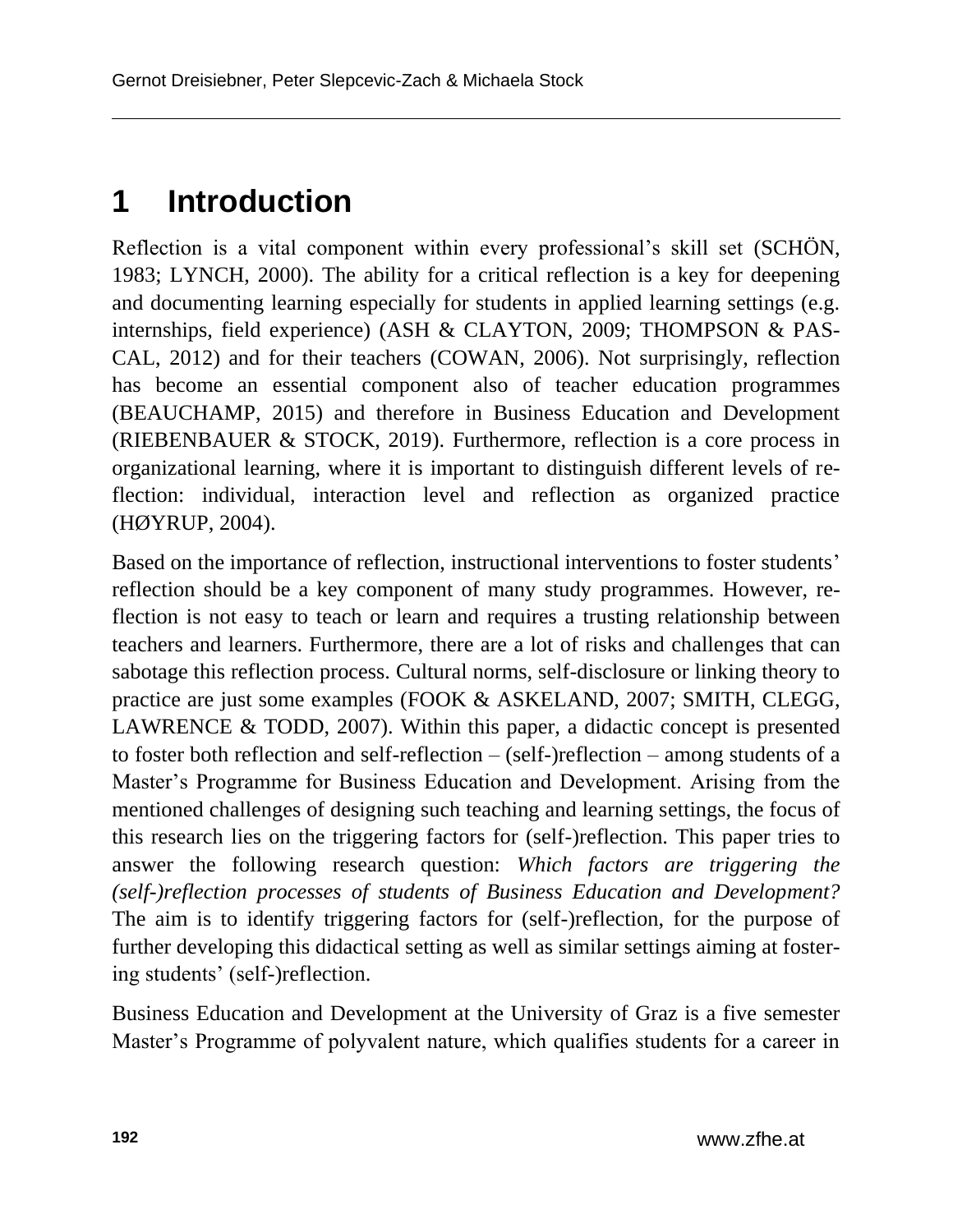various business fields (e.g. accounting) – but also for a career as teacher for commercial subjects at vocational schools. To foster students' ability to reflect and to self-reflect, students of the Master's Programme have to develop an *Electronic Competence Development Portfolio* (ePF). Within their first, third and fifth semester, students attend designated seminars where they continuously develop their portfolio, while being accompanied by a designated ePF coach. The ePF incorporates the students' self-perception of their competence development. Within this paper, a long-lasting accompanying research, involving 2,326 questionnaires as of March 2020 is introduced. Aside from insights into students' competence development (e.g. STOCK & FERNANDEZ, 2019), this accompanying study allows for an evaluation of the portfolio implementation (e.g. DREISIEBNER & SLEPCEVIC-ZACH, 2019) – but also for insights into aspects such as *triggering factors* for students' (self-)reflection process.

The introductory chapter is followed by a literature review, in which the term of (self-)reflection is examined and the concept of an ePF as an instructional intervention is introduced. Within the third chapter, the methodology of the longitudinal study is explained in more detail. The focus is set specifically on an examination on the triggering factors for reflection. It becomes apparent, that extrinsic factors (such as the curricular integration of the ePF work) represent main determinants for a successful implementation of the ePF and hence for the effectiveness of this instructional intervention. The paper ends with a conclusion, the limitations of the presented research and an outlook on further research.

### **2 Literature Review**

Within this section the following questions are addressed: How are reflection processes defined? How might portfolio concepts be used to foster the students' competence to reflect and self-reflect? To address the second issue, an ePF implementation is introduced, which is embedded into the curriculum of a Master's Programme for Business Education and Development at an Austrian University.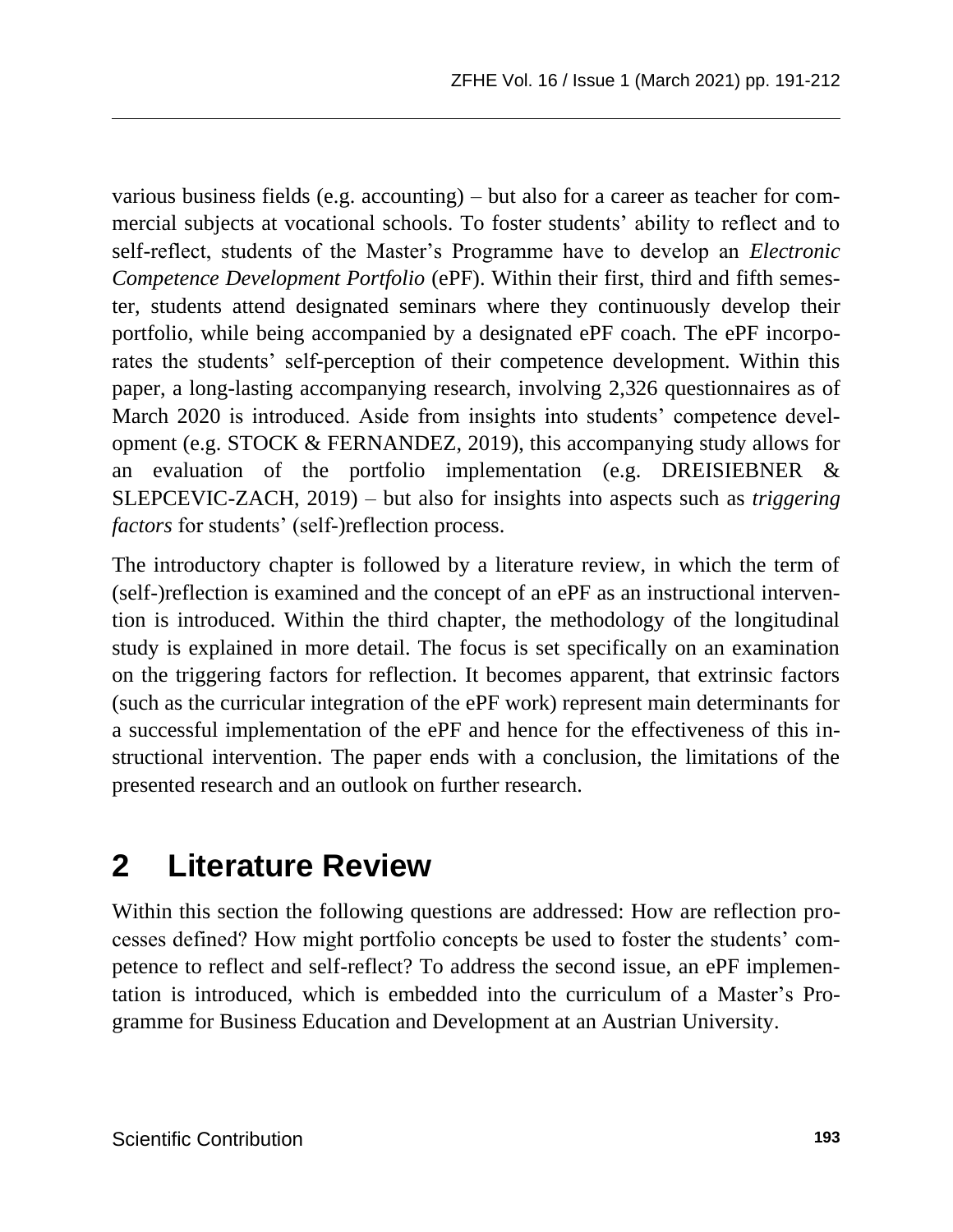### **2.1 (Self-)reflection**

Although there exists no general definition for reflection (DILGER, 2007; LYNCH, 2000), reflection is undeniable an important part of a person's skill repertoire (LYNCH, 2000). According to SCHÖN (1983) reflection is considered the basis of professionalism: To become professionals in their fields, individuals must be reflective. Reflection in this sense comprises (1) the perception of the own situation, (2) the differentiating problems resulting from the own situation, (3) the restructuring of existing options of action and (4) the development of options of action.

Processes of reflection might refer to one's own action (as *self-reflection*) or to the individual's environment (HELSPER, 2001). Reflection might occur in two forms (SCHÖN, 1983):

*Reflection-in-action* refers to a situation, where the person reflecting becomes a "researcher in the practice context" (SCHÖN, 1983, 68), by reflecting upon a situation where he/she is still involved in. While processes of reflection-in-action occur, the situation reflected upon might still be influenced by the individual's actions.

*Reflection-on-action* occurs after the situation to be reflected upon is already finished. Therefore, the individual cannot alter the outcome of the situation anymore, but it might profit in future action situations from the gained insights. Reflectionon-action therefore is simply defined as "thinking back on what we have done" (SCHÖN, 1983, 26).

These two types of reflection are not conducted merely for their own sake, but specifically to directly improve action options in the situation reflected upon (by reflection-in-action) or for further action situations (by reflection-on-action). This process is visualized by the ALACT-model by KORTHAGEN (1999). ALACT is an acronym, covering five steps of a circular reflection process: Reflection starts with an *Action* to be reflected upon. This action is followed by a *Looking back on the action*. Within a next step, the *Awareness of essential aspects*, the individual identifies e.g. reasons for specific issues. As the reflection process is forward-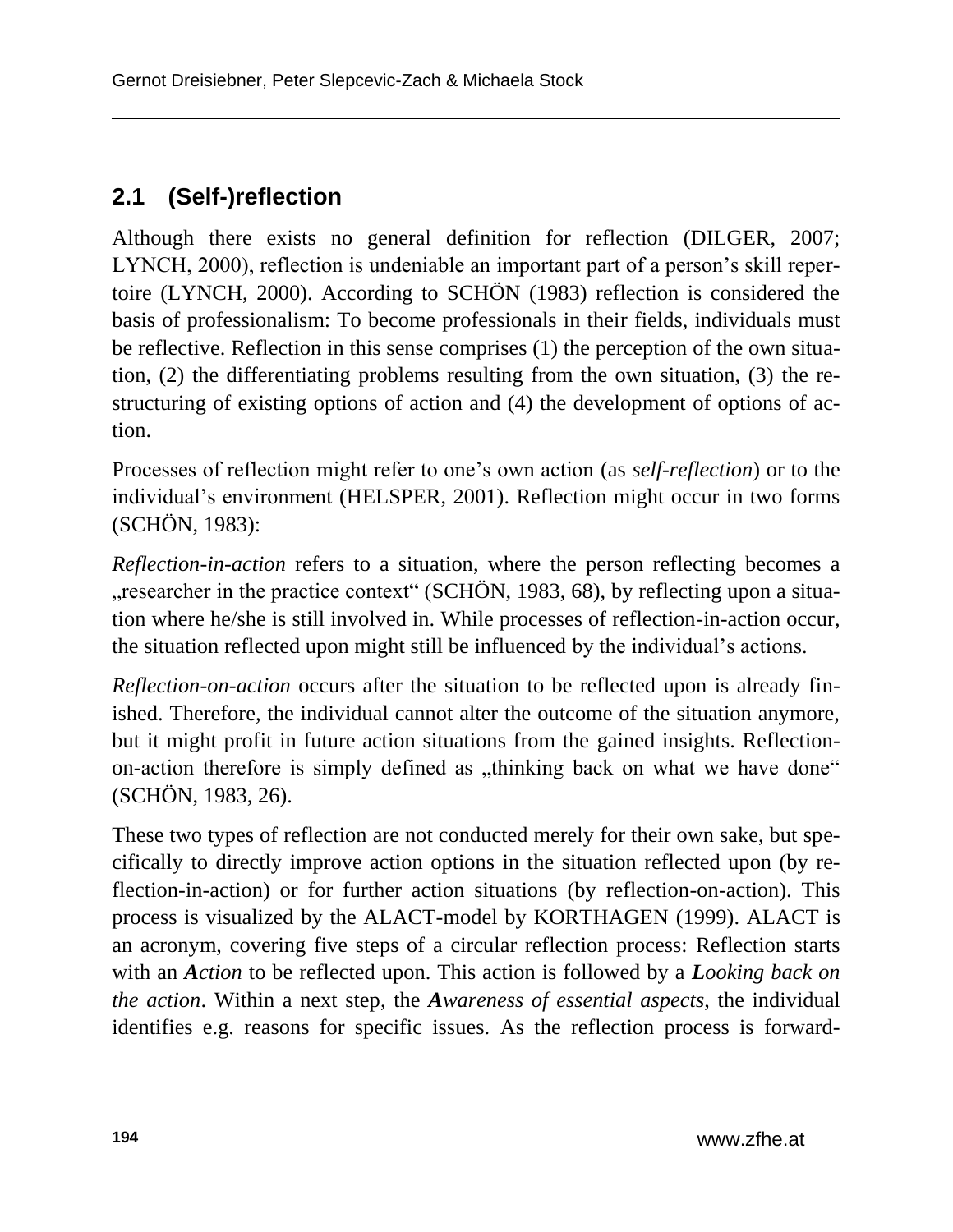looking, in a fourth step (*Creating alternative methods of action*), as the name suggests, the individual begins to create alternative methods of action by formulating goals, considering advantages and disadvantages and reviewing their feasibility. The final step involves the *Trail* of the most desirable of the created alternatives which in turn leads to a new action to be reflected upon.

As described by SCHÖN (1983) and KORTHAGEN (1999), reflection is a circular process. Reflection is never 'finished', but the results of previous reflection processes provide the basis for future reflection. In addition, reflection processes might address past issues, as indicated by KORTHAGENS (1999) *looking back on the action*. On the other hand, reflection might also be directed towards the future (e.g. creating alternative methods of action). The broad definition spectrum makes apparent, that the terms reflection and self-reflection are closely related and interwoven. Within this paper, the term *(self-)reflection* is used in reference to JAHNCKE, PORATH, REBMANN, RIEBENBAUER & STOCK (2018, 118) in the sence of the view towards the inside as well as towards the outside – and both to the past and to the future.

### **2.2 The Electronic Competence Development Portfolio (ePF)**

Due to the importance of the topic specifically for students of teacher education (see RIEBENBAUER & STOCK, 2019), a great deal of research work in previous years has addressed the question of how to design didactical settings to foster students' ability to (self-)reflect (BERNDT & HÄCKER, 2017). To foster the competence of (self-)reflection among students, various instruments have been developed. Instruments for promoting (self-)reflection are, for example, written reflection reports (e.g. learning diaries), which may also be supported by fellow students in the role of critical friends, as well as portfolios (BRÄUER, 2016). A portfolio is "a purposeful collection of student work that exhibits the student's efforts, progress, and achievements in one or more areas" (PAULSON, PAULSON & MEYER, 1991, 60).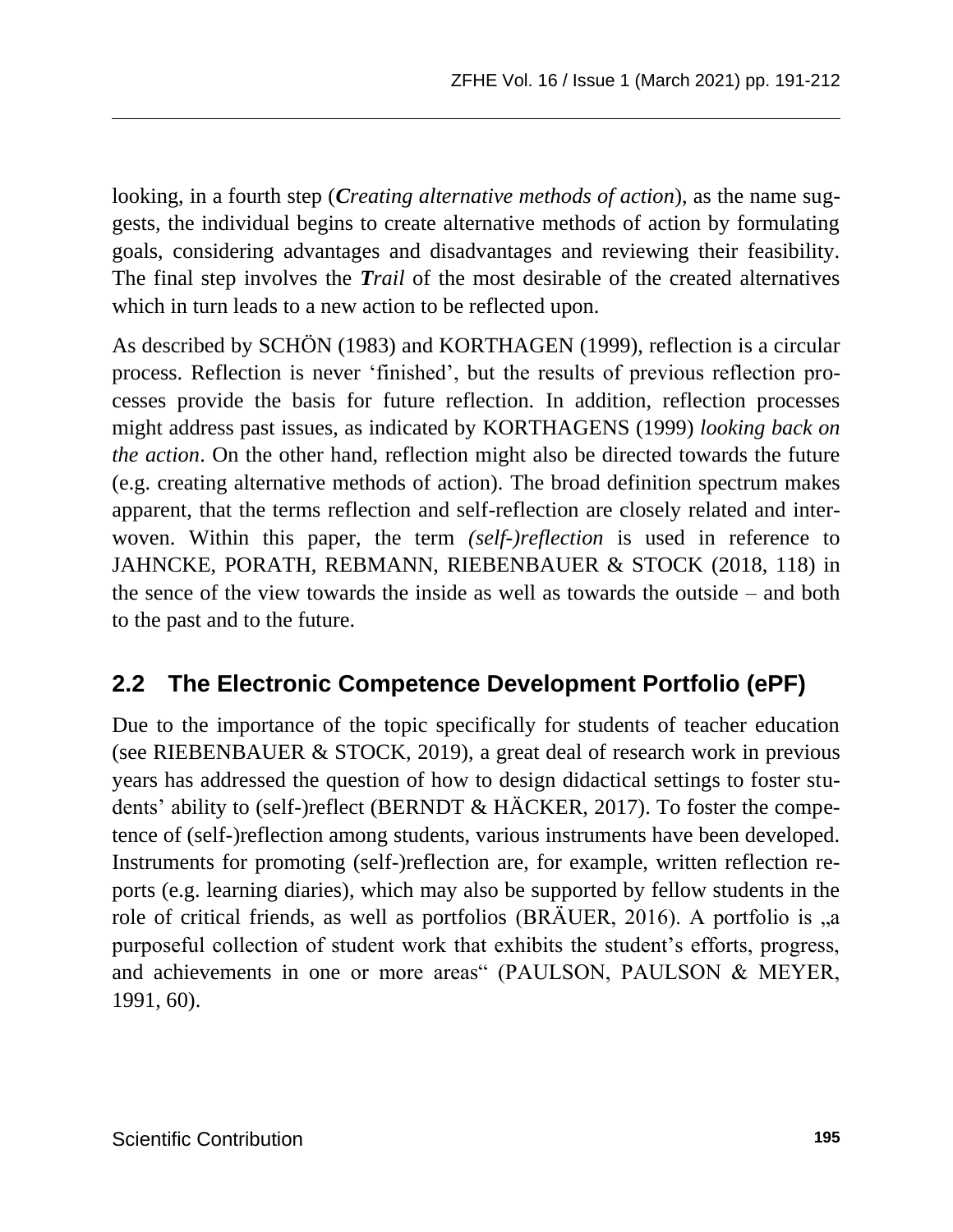BAUMGARTNER (2009) distinguishes between three major categories of portfolios: (1) reflection portfolios, (2) development portfolios and (3) presentation portfolios. *Reflection portfolios* incorporate (personal) learning portfolios as well as (organizational) assessment portfolios. Within the (personal) learning portfolio, the focus lies on a specific learning product, alternatively the entire learning process itself also might be reflected upon. Within (organizational) assessment portfolios the learning process itself is documented with the goal of enabling the grading of the students. Within *development portfolios* the focus lies on the development of new competences or career planning. The *presentation portfolio* is used to demonstrate one's own competences (e.g. for the purpose of a job interview) or for advertising purposes (e.g. advertising the product range of a company).

Regarding this categorization of portfolios, the focus of this paper is on both reflection and development portfolios (see figure 1), as the ePF implementation presented and examined in this paper represents a mixture of these two portfolio types (STOCK, SLEPCEVIC-ZACH & DREISIEBNER, 2020). The resulting portfolio concept might be subscribed as an "*electronic competence development portfolio*" (STOCK, SLEPCEVIC-ZACH & DREISIEBNER, 2020, 522, translation by authors).



Figure 1: Taxonomy of electronic portfolios. Adapted from BAUMGARTNER (2009, 33) and STOCK, SLEPCEVIC-ZACH & DREISIEBNER (2020, 522)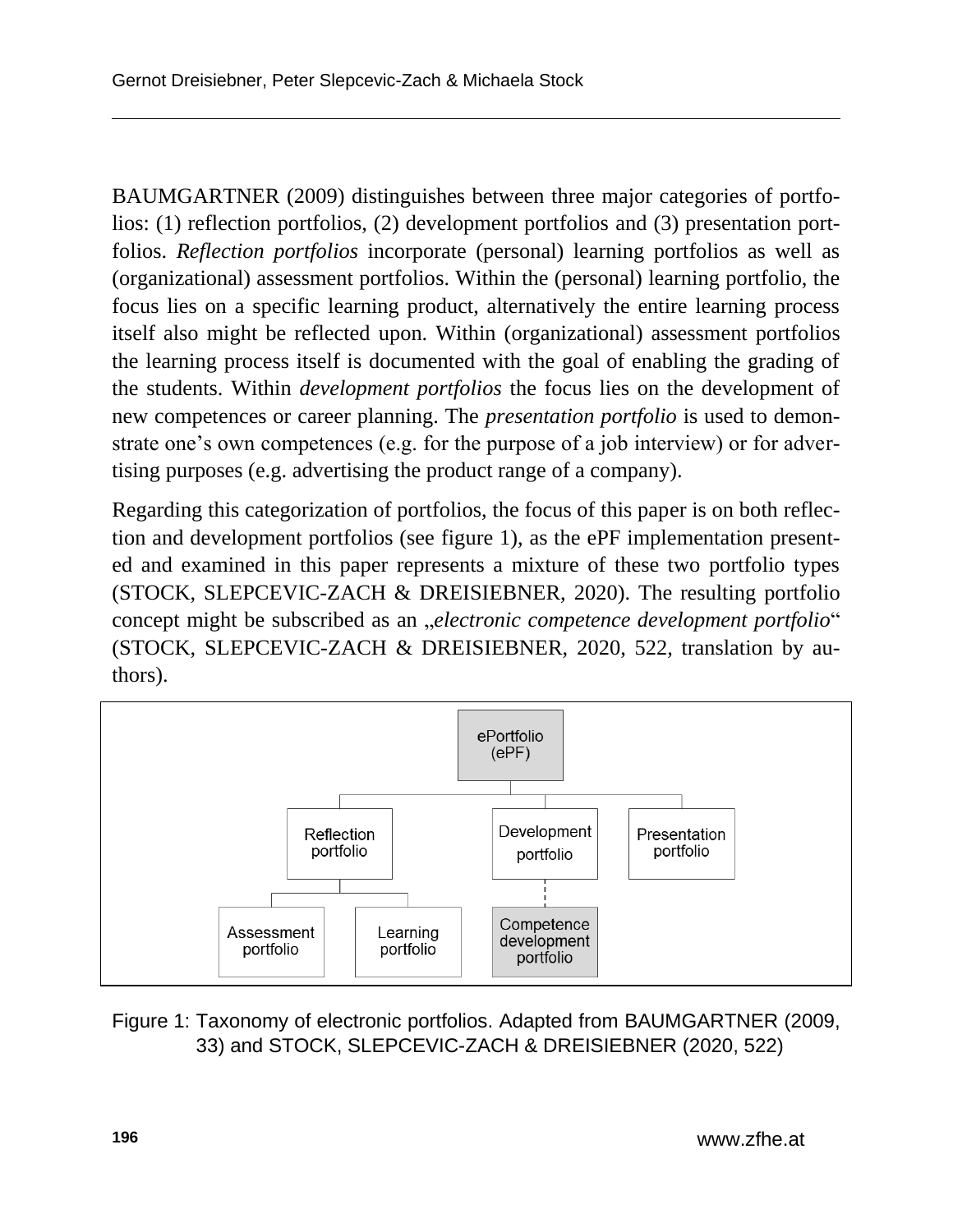The ePF is mandatory for all students of the Master's Programme of Business Education and Development. Within their first, third and fifth semester, students attend a designated seminar where they develop and improve their ePF under the guidance of an ePF coach. The implementation closely follows pre-existing guidelines for portfolio implementations (PAULSON, PAULSON & MEYER, 1991; BREAULT, 2004). Since (self-)reflection is a process of circular nature – as indicated by SCHÖN (1983) and described within the ALACT-model by KORTHAGEN (1999) – students are encouraged to engage into (self-)reflection at multiple points of time. The foundation of this ongoing process of (self-)reflection evolves around the three designated ePF seminars (first, third and fifth semester).

In contrast to other previous attempts to utilize portfolios in educational contexts, the ePF discussed within this paper does not aim at assessing the students' competences. The ePF is implemented as a tool to foster the students' (self-)reflection (DREISIEBNER, RIEBENBAUER & STOCK, 2017; SLEPCEVIC-ZACH & STOCK, 2018). The portfolio is exclusively visible to the external coach too for the purpose of giving feedback and guiding the (self-)reflection process (STOCK & KÖPPEL, 2012). This is in strong contrast to other portfolio-implementations, which often utilize the content of the portfolio for assessment purposes (MASON, PEGLER & WELLER, 2004; LOPEZ-FERNANDEZ & RODRIGUEZ-ILLERA, 2009). After successfully creating or improving their portfolios, students are granted ECTS points. By doing so, the (extensive) effort behind the (self-)reflection process is valued.

The typical sequence within every ePF seminar consists of an initial attendance phase (where students are introduced to the concept of (self-)reflection and portfolio work), followed by an online phase, in which students create their individual ePF (SLEPCEVIC-ZACH & STOCK, 2018). Due to Covid-19 this initial attendance phase took place online via video conference from the summer term of 2020 on. However, all other aspects of the ePF seminars remained constant during the period of distance learning. A clear communication of the aims and benefits of the portfolio work is conducted in the very first session. To create the portfolio, students use an online template, which consits of the elements of a Curriculum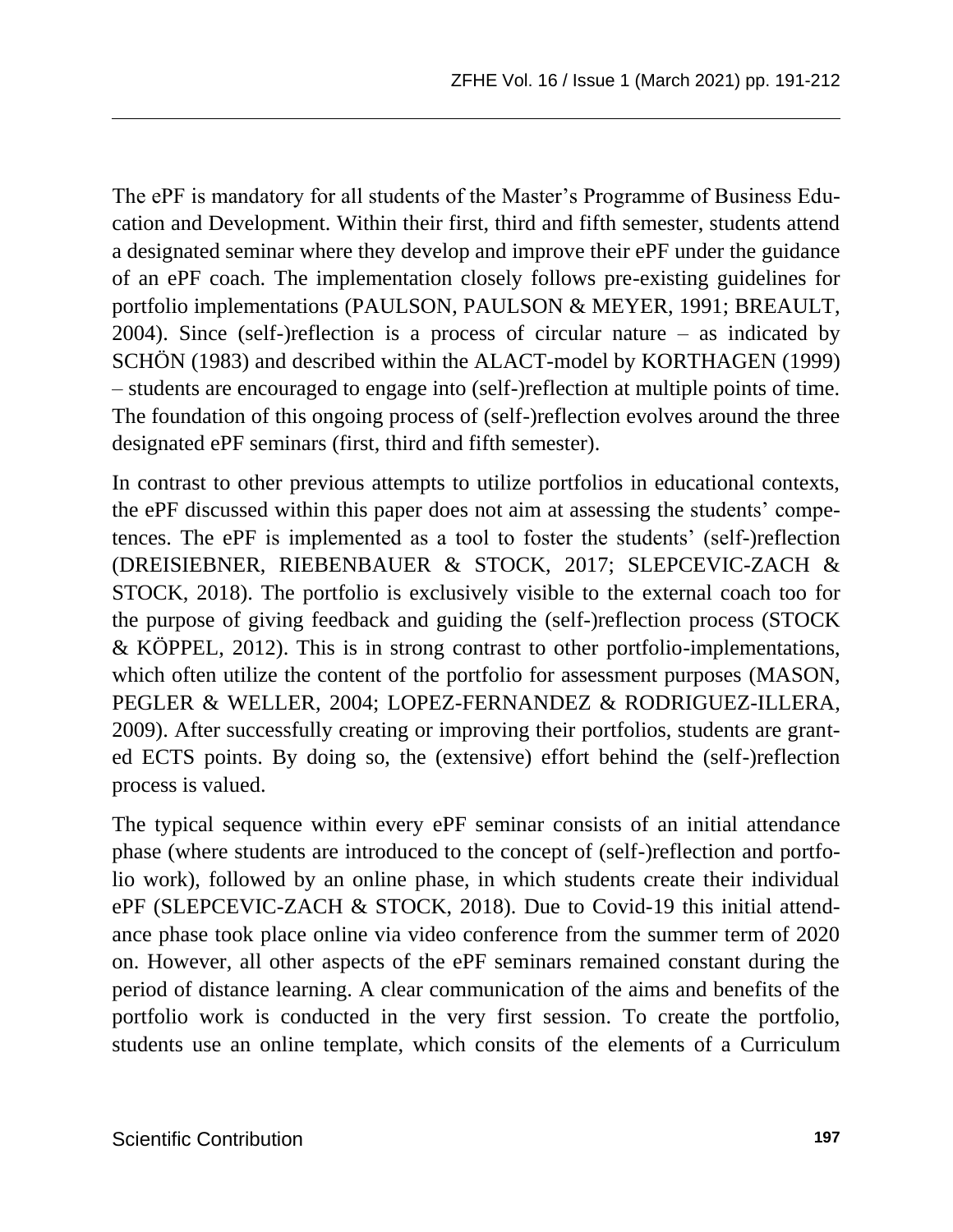Vitae and their personal competence profile (for a template see SLEPCEVIC-ZACH, RIEBENBAUER, FERNANDEZ & STOCK 2015, 127–139). The resulting portfolios remain electronically accessible (exclusively for the student and the ePF coach) on a university-owned plattform.

All ePF sessions follow the principle *collect – select – reflect – connect* (BAR-RETT, 2005): By *collecting* all competences, students start into the process of (self-)reflection. Afterwards, the students *select* their most distinctive competences. Based on this competence profile, students *reflect* how they might utilize their individual strenghts and how they could meet their potential for improvement. Within a final step, students *connect* their insights by summarizing them.

To continously improve the quality of the portfolio implementation (e.g. DREISIEBNER & SLEPCEVIC-ZACH, 2019) an examination of students' motivation to reflect – i.e. an examination of *triggering factors* for students' (self-)reflection – is considered to be a key component.

# **3 Methodology**

While this paper specifically addresses triggering factors for (self-)reflection, the overall aim of the accompanying study is much broader and is to evaluate the students' perception about their competence development.

The overall study design and the resulting questionnaires are based on the results of a preliminary study (STOCK & KÖPPEL, 2012). In the first, third and fifth semester of the Master's Programme, the students attend designated seminars for the purpose of developing and improving their individual ePF. At the start and at the end of each of these seminars, the students fill in the questionnaires of the accompanying study. As of March 2020, the sample consists of 2,326 questionnaires, distributed upon six points of inquiry (see figure 2). Since data collection is an ongoing process, the data set includes more students from the very beginning of the Master's Programme (questionnaire Q1.1) than students at the very end (Q3.2).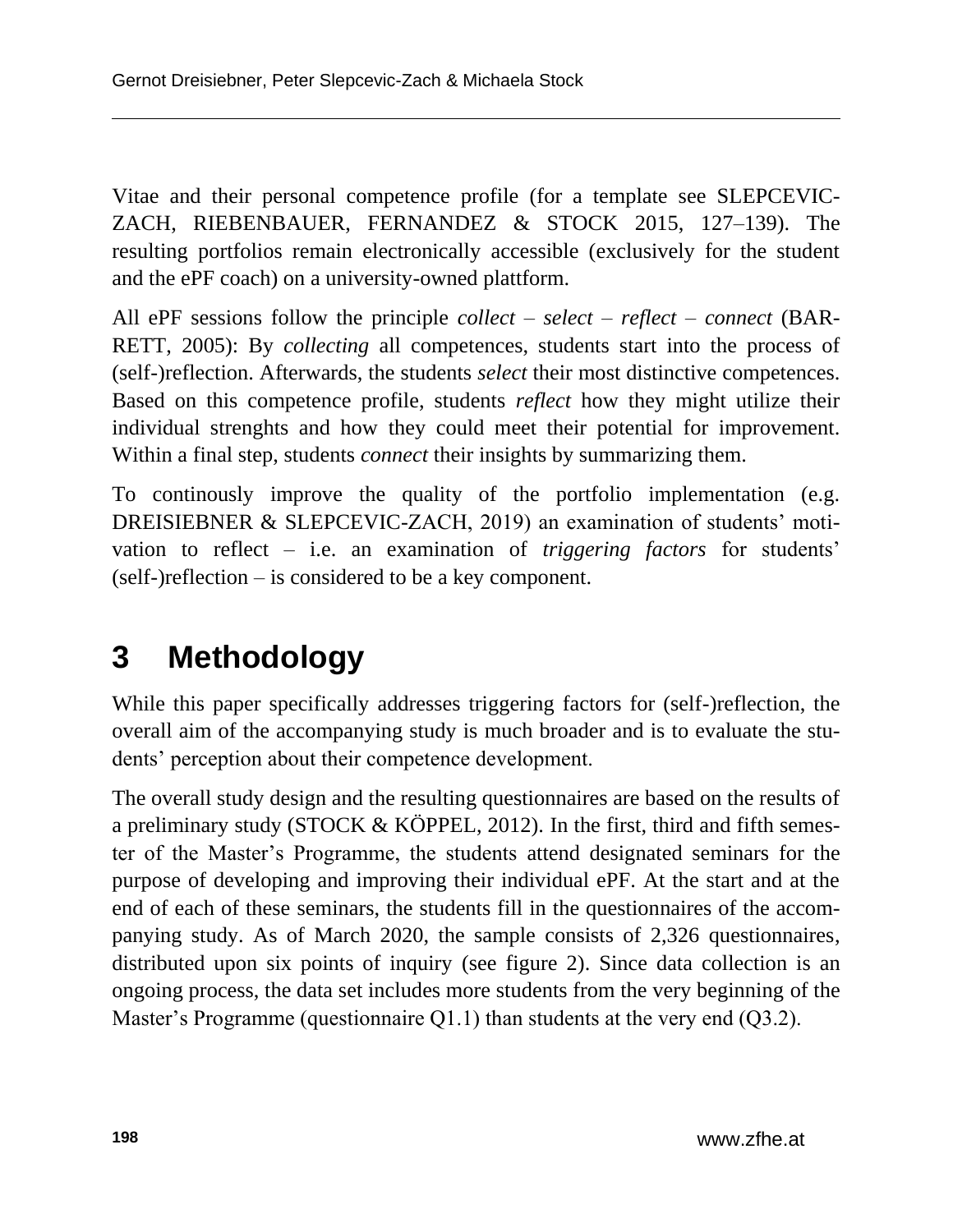

Figure 2: Research design and sample size of the ePF accompanying study. Adapted from STOCK & WINKELBAUER (2012, 52)

The questionnaires are filled in by the students during the very first and the very last session of each ePF seminar. Each questionnaire contains a code associated with an individual student, thus enabling the tracking of individual development processes, while still granting anonymity to the participants of the study. The questionnaires incorporate quantitative items (mostly aiming at the evaluation of the implementation process) and qualitative items (aiming at the students' perception of their competence development).

The participation within the ePF seminars is embedded within the curriculum and mandatory for all students (see also the recommendations of BREAULT, 2004), therefore the sample equals a full population survey of all students of the Master's Programme of Business Education and Development at the University of Graz since 2011. However, the design of the study involves just the (self-)perception of the students regarding their most distinctive competences and not cover any kind of competence assessment. In addition, since the questionnaires are an integral part of the didactical intervention, the repeated questionnaires might have an impact on students' self-perception of their own competences.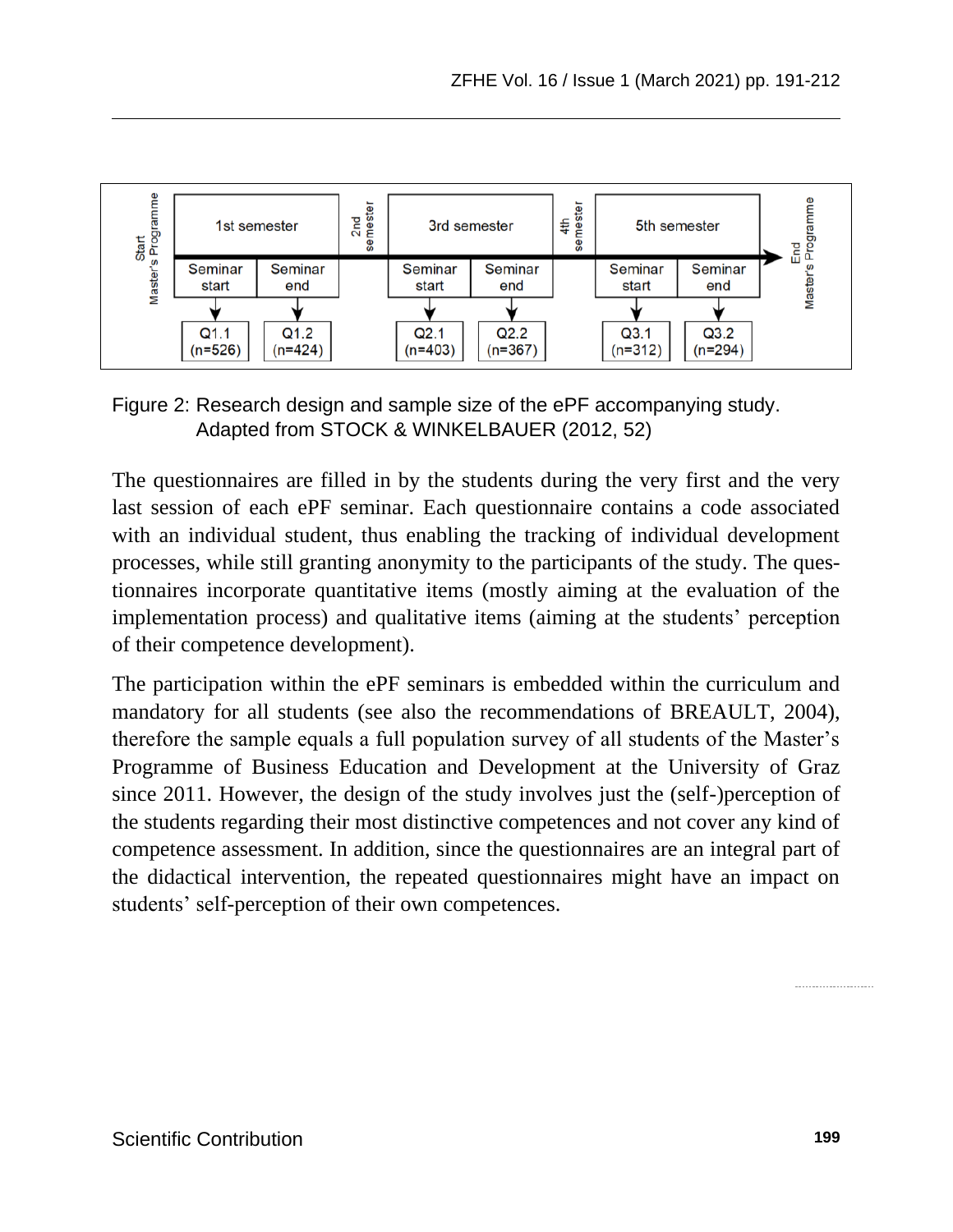## **4 Results and Discussion**

The impact of the ePF implementation described within this paper is well documented by previous studies and has been the starting point for the ongoing improvement of the instrument. Selected results include:

Longitudinal analyses of the students who have already successful finished their ePF, show over all six points of inquiry (from Q1.1 to Q3.2) that the number of self-perceived competences increases. In addition, also the frequency of (self-)reflection increases continuously (although the largest increase can be found in the first semester, i.e. between Q1.1 and Q1.2 (STOCK & FERNANDEZ, 2019, 5f.).

The importance of self-reflective learning is more valued by older students (born before 1980), in contrast to their younger study colleagues (FERNANDEZ, SLEPCEVIC-ZACH & GÖSSLER, 2015, 72ff.).

The accompanying study allows the tracking of the self-perceived competence development of the students and the assessment of the impact of specific learning settings. Results show, that the teaching practice (one semester of teaching at a higher vocational school) leads to an increase in the self-perceived professional competences of the students (RIEBENBAUER, DREISIEBNER & STOCK, 2017, 62f.)

Within this paper, the focus lies on the *triggering factors* for (self-)reflection, where it becomes apparent that the curricular integration of the ePF work is a main determinant for sucessful ePF work. Triggering factors for students' (self-)reflection have been documented by previous studies (DREISIEBNER et al., 2017, 40f.). Within the questionnaires Q1.1, Q2.1 and Q3.1 students are required to indicate triggering events for (self-)reflection via a multiple-choice item:

- o Obligation (in connection with a seminar at university)
- o Job application
- o Success or failure in private or professional life
- o Increase of knowledge about oneself (self-awareness)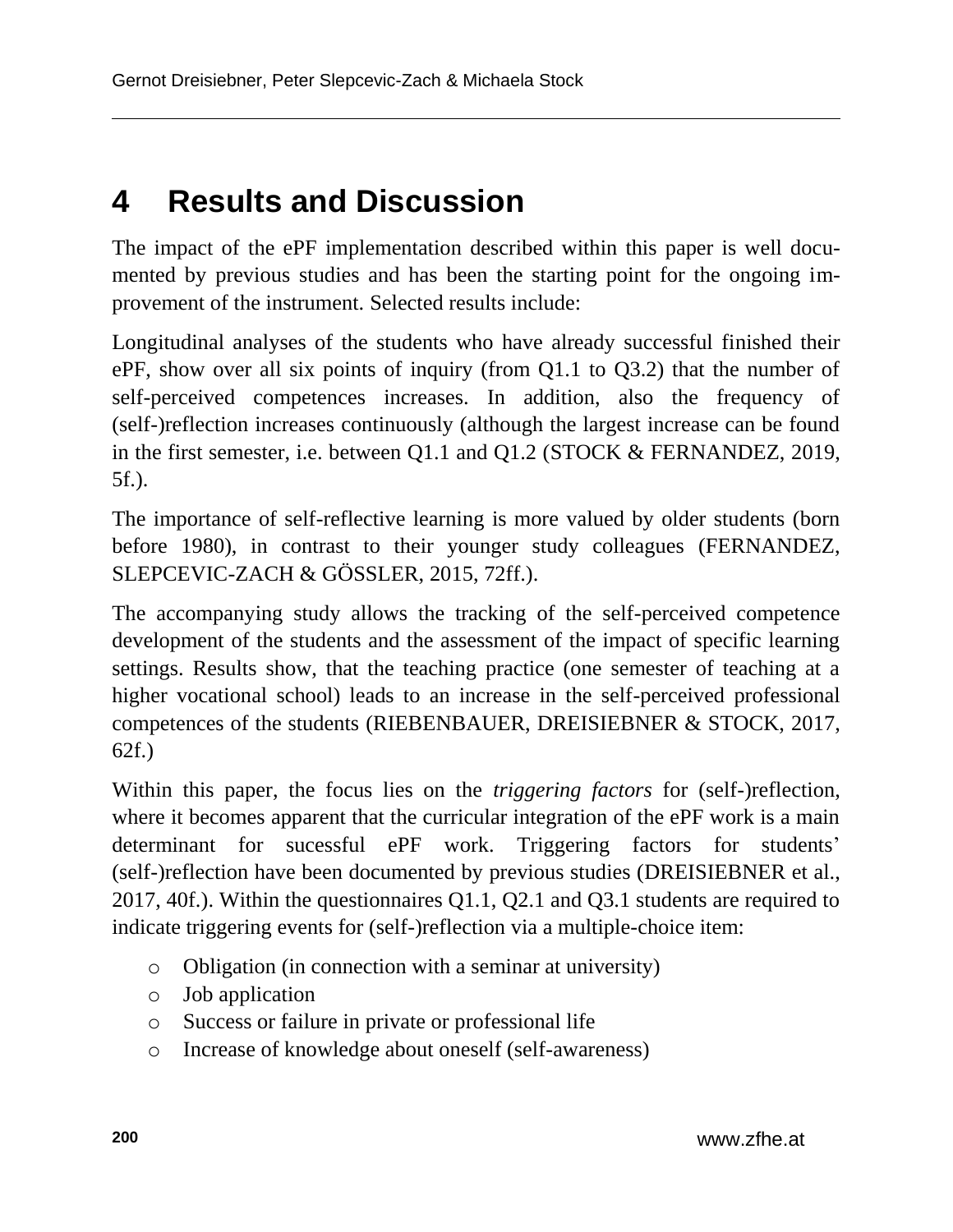- o Changes in private life (move, partnership, etc.)
- o Other:

As figure 3 depicts, 57 % of the students in the first semester indicate that obligation is their primal triggering factor for (self-)reflection. Even more first-semester students (78 %) indicate, that the possibility of an upcoming job application is the main triggering event for their (self-)reflection process. Another important aspect is success and failure in private or professional life (62 % at Q1.1), leaving 'Obligation' (with 57 % at Q1.1) to be only the third most important triggering factor. 'Self-awareness' and 'Change' seem to play a minor role compared to the other triggering factors with approximately one third of all students across all three questionnaires.



Figure 3: Triggering factors for (self-)reflection.

Most notable is the significant increase of 'Obligation' over the ePF-Seminar of the five semesters of the Master's Programme, which seems to be accompanied by a decrease in the triggering factor 'Job Application' (from 78 % of all cases down to 67 %). At the start of the ePF work, content, purpose, and process are controlled by the organization. It might be expected in accordance with BARRETT (2005) that extrinsic factors (e.g. obligation or job application) dominate as triggering factors for (self-)reflection at the beginning. With increasing ownership over the portfolio,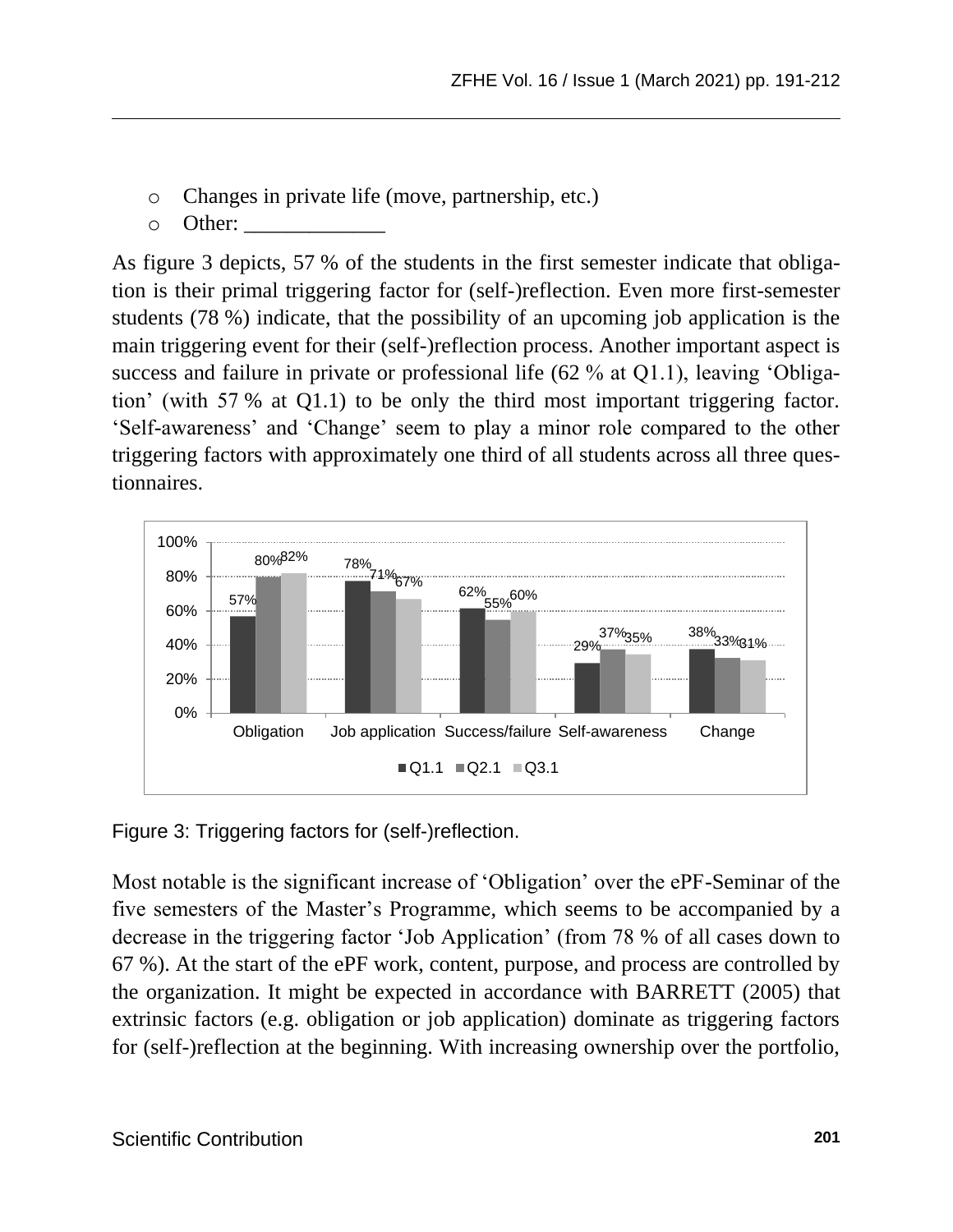it is expected that intrinsic factors (e.g. self-awareness) are gradually replacing the extrinsic factors.

The rise of 'Obligation' to the dominant triggering factor does not seem to fit within this picture. However, since the ePF is mandatory for all students, it is likely that 'Obligation' is – among others – a triggering factor for the students. Since the items displayed in figure 3 were multiple choice items, the question arises which items were chosen *together* by the students. A Hierarchical Cluster Analysis utilizing the Jaccard Similarity Coefficient (JACCARD, 1912) as proximity measure allows insight into this matter (see figure 4). The analysis was carried out for Q1.1, Q2.1 and Q3.1 respectively. Within each dendrogram, the vertical axis contains the triggering factors for (self-)reflection. The horizontal axis shows the distance between the single clusters, with a smaller distance on the horizontal axis indicating a greater similarity between the clusters.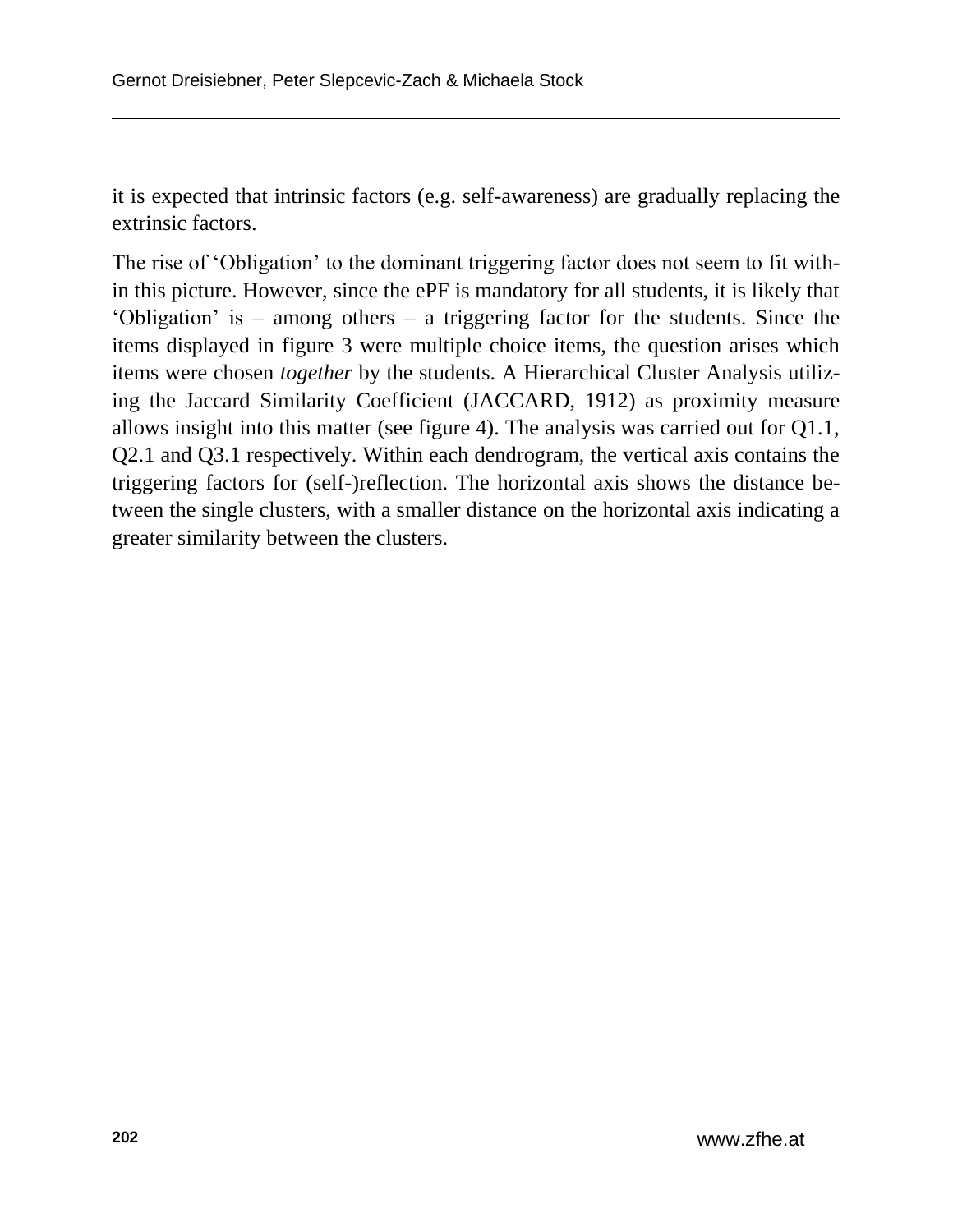

Figure 4: Triggering factors for (self-)reflection. Hierarchical Cluster Analysis, Dendrogram using Average Linking (between groups).

At Q1.1 (first semester), the first cluster is formed by 'Obligation' and 'Job application' with a small distance between the two factors (indicated by the horizontal axis). This indicates that the two factors 'Obligation' and 'Job application' have been frequently chosen together by the students as triggering factors. All other factors show an increased distance and are incorporated at a later stage of the cluster analysis. At Q2.1 (third semester), 'Obligation' and 'Job application' are still the factors which are chosen together most often. However, distinctive clusters of triggering factors are beginning to form out. While the distance to 'Success/failure' is still high, there is a small distance between 'Change' and 'Self-awareness', leading to three clusters of triggering factors: (1) *Obligation and Job application*: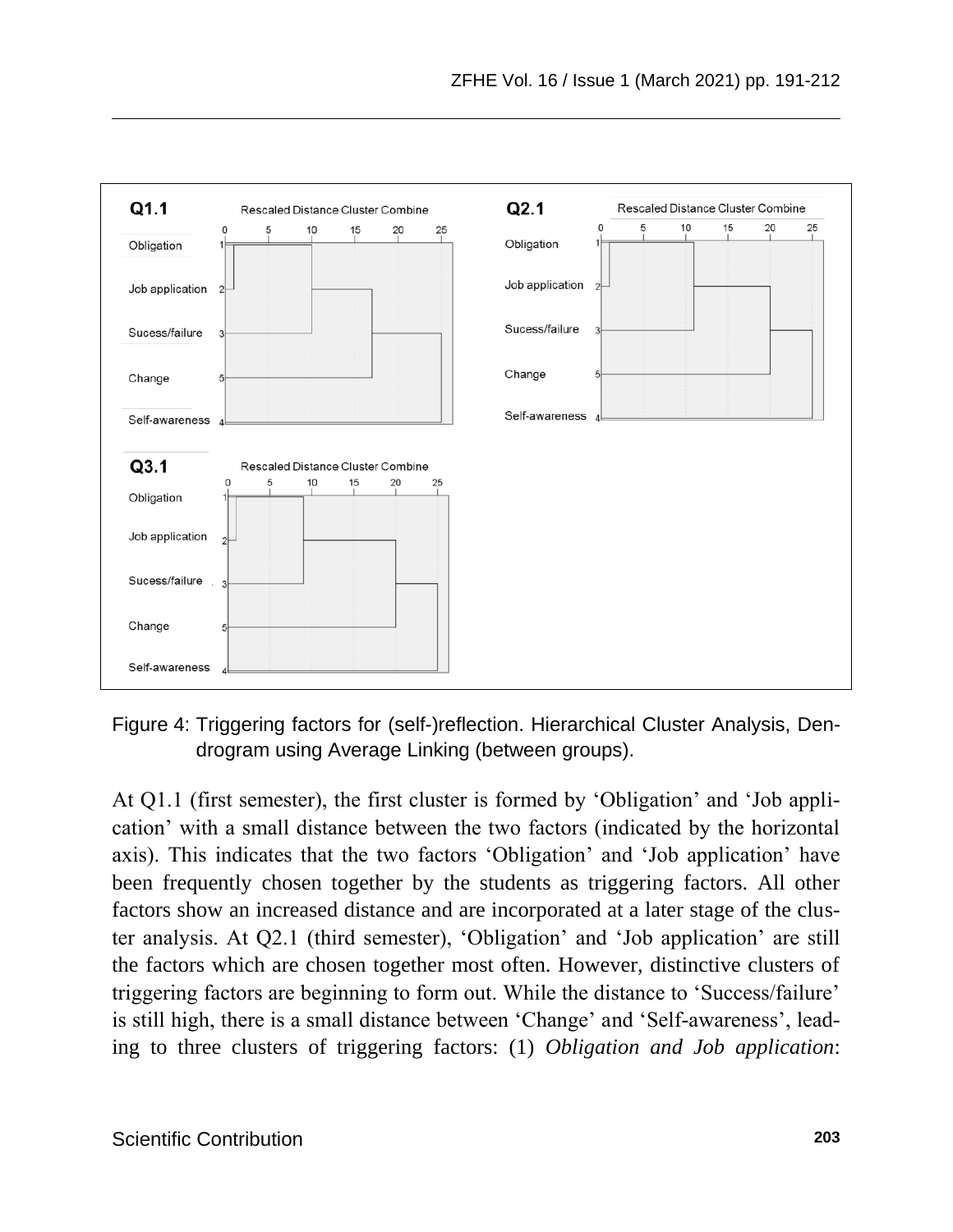These are triggering events of external nature. (2) *Success/failure:* This second cluster is also of external nature, but much less specific. The motivation to reflect might also originate in intrinsic motivation. (3) *Change and Self-awareness*: This third cluster constitutes of triggering factors which are of intrinsic nature. At Q3.1 the distance between the second cluster ('Success/failure') and the third cluster ('Change' and 'Self-awareness') even increases, indicating that students chose the triggering events incorporated into a cluster frequently together.



Figure 5: Newly discovered competences (a) for all students and (b) for students who indicate to reflect out of self-awareness.

The underlying motivation of the (self-)reflection process (intrinsic or extrinsic) seems to be an indicator for the 'success' of the (self-)reflection. Within the questionnaires Q1.2, Q2.2 and Q3.2 students were asked to indicate their newly found competences. These competences were then classified according to PETERSSEN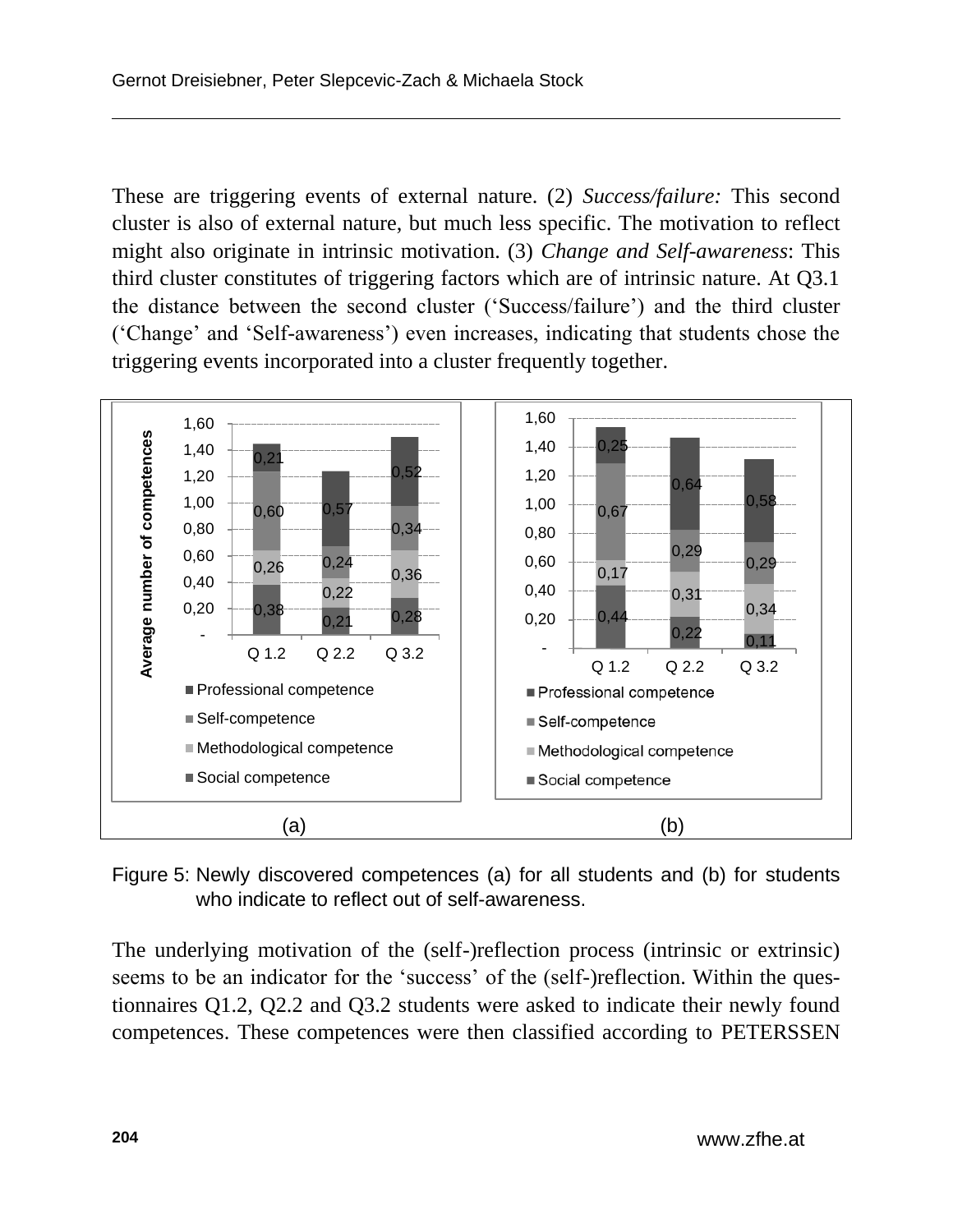(2009) into professional-, methodological-, social- and self-competences. As indicated by figure 5, students who reflect out of self-awareness, were able to detect more new competences during their ePF work than their colleagues (for Q3.2 this number is higher, however, for the general sample).

Although 'Obligation' seems to play a major role as triggering factor for (self-)reflection (as indicated by figure 3), it almost exclusively acts as additional factor among others. Only for 11 out of 526 students at Q1.2, 'Obligation' was the only triggering factor. For all other students, 'Obligation' was just one triggering factor among others. However, the substantial role of 'Obligation' as triggering factor comes not surprising, since this is a side effect of the curricular integration of the ePF. This close curricular integration is based on the recommendations of successful portfolio work by BREAULT (2004). As the results indicate, the students are well aware of the important role of (self-)reflection within the curriculum.

The results of the accompanying study show on the one hand that the students highly value the ePF work. The students denote that reflective learning is of importance to them and the frequency of (self-)reflection increases from the first until the fifth semester. On the other hand, the students also need the close curricular integration and the obligation to reflect, they also look at the ePF work as obligation respectively.

### **5 Conclusion**

Didactical settings to foster students' ability to reflect are a key component of teacher training programmes at higher education institutions (BERNDT & HÄCK-ER, 2017). To support students' competence development in (self-)reflection, portfolios might be utilized as one possible didactical setting (BRÄUER, 2016). Within this paper, one possible approach towards an *electronic competence development portfolio* (ePF) was presented. The focus of the research presented within this paper lies on the triggering factors of students' (self-)reflection with the intention to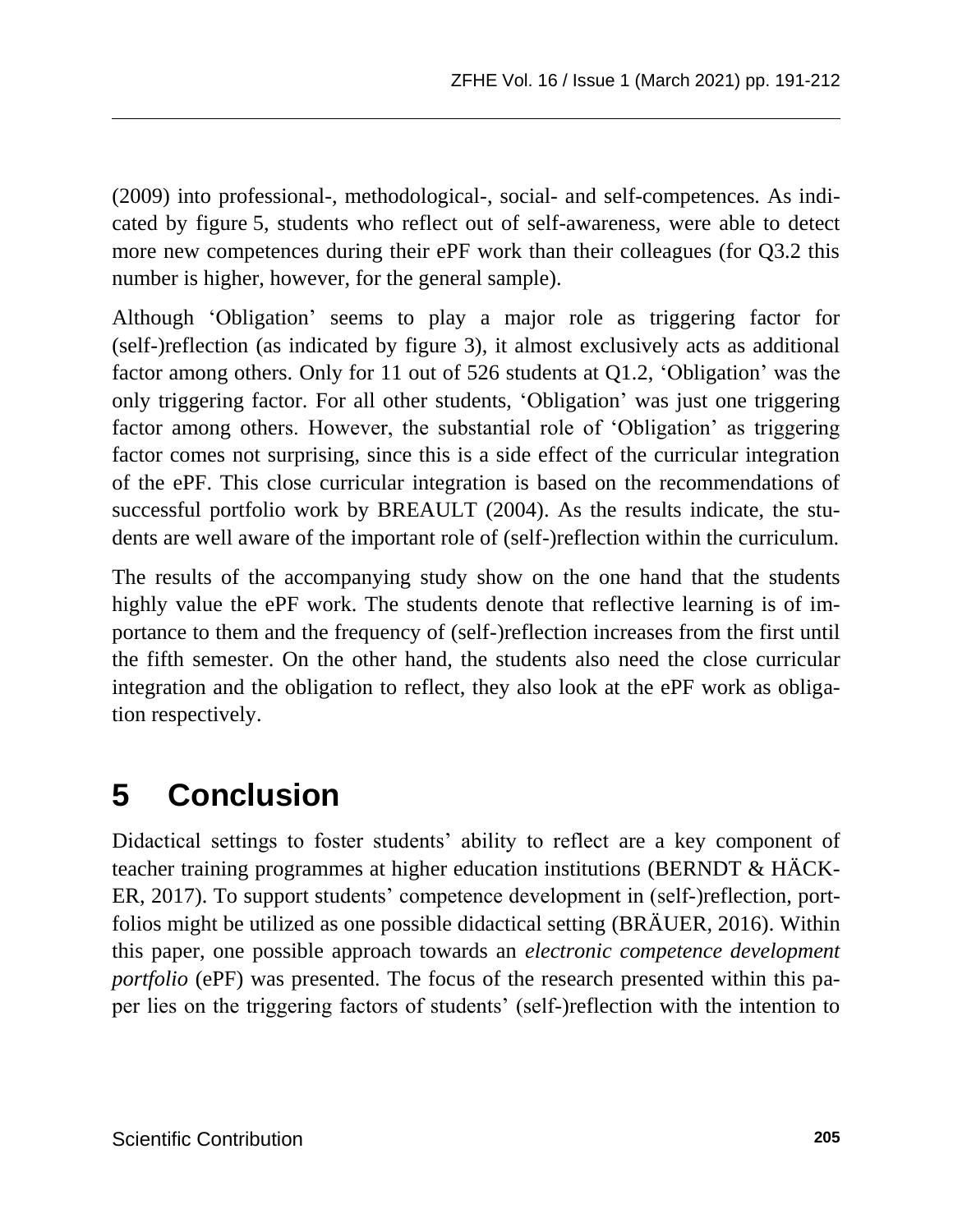derive implications for the improvement of this particular didactic setting as well as similar settings.

The results from the accompanying research indicate that an examination of the triggering factors for (self-)reflection are of high importance. Among these triggering factors there are intrinsic factors (such as the desire to increase the knowledge about oneself), but also extrinsic factors, such as obligation. The curricular integration of the ePF – one of the recommendations for the implementation of portfolios according to BREAULT (2004) – might also act as such an extrinsic triggering factor.

BARRET (2005) suggests that learners need initial institutional guidance regarding content, purpose and development process of their portfolios – with institutional control being gradually replaced by learner ownership of their own portfolios – thereby substituting extrinsic with intrinsic motivation. As indicated by the figures 3 and 4, the extrinsic component of motivation remains of high importance for the students throughout their Master's Programme. However, the results also suggest (see figure 5) that students who reflect out of self-awareness (i.e. out of intrinsic motivation) where able to find more newly obtained competences and thus were more 'successful' in their (self-)reflection process.

An early formation of a positive attitude towards the method of ePF is key for a successful implementation (CHEN, CHANG, CHEN, HUANG & CHEN, 2012). Within the discussed ePF implementation, this formation of a positive attitude towards the instrument is realized via an exemplary competence interview with one voluntary student in front of the whole class (for an extensive description see STOCK, RIEBENBAUER & NEUBÖCK, 2015, 51ff.).

A main limitation of the presented research design lies in the fact, that it involves only the self-perception of the students regarding their competence development and (self-)reflection process. The results are not based on measuring actual competence increase of the students – which would be impossible if a competence definition such as the definition of WEINERT (2001) is applied. A second limitation is linked to the accompaniment of the whole process of (self-)reflection by a desig-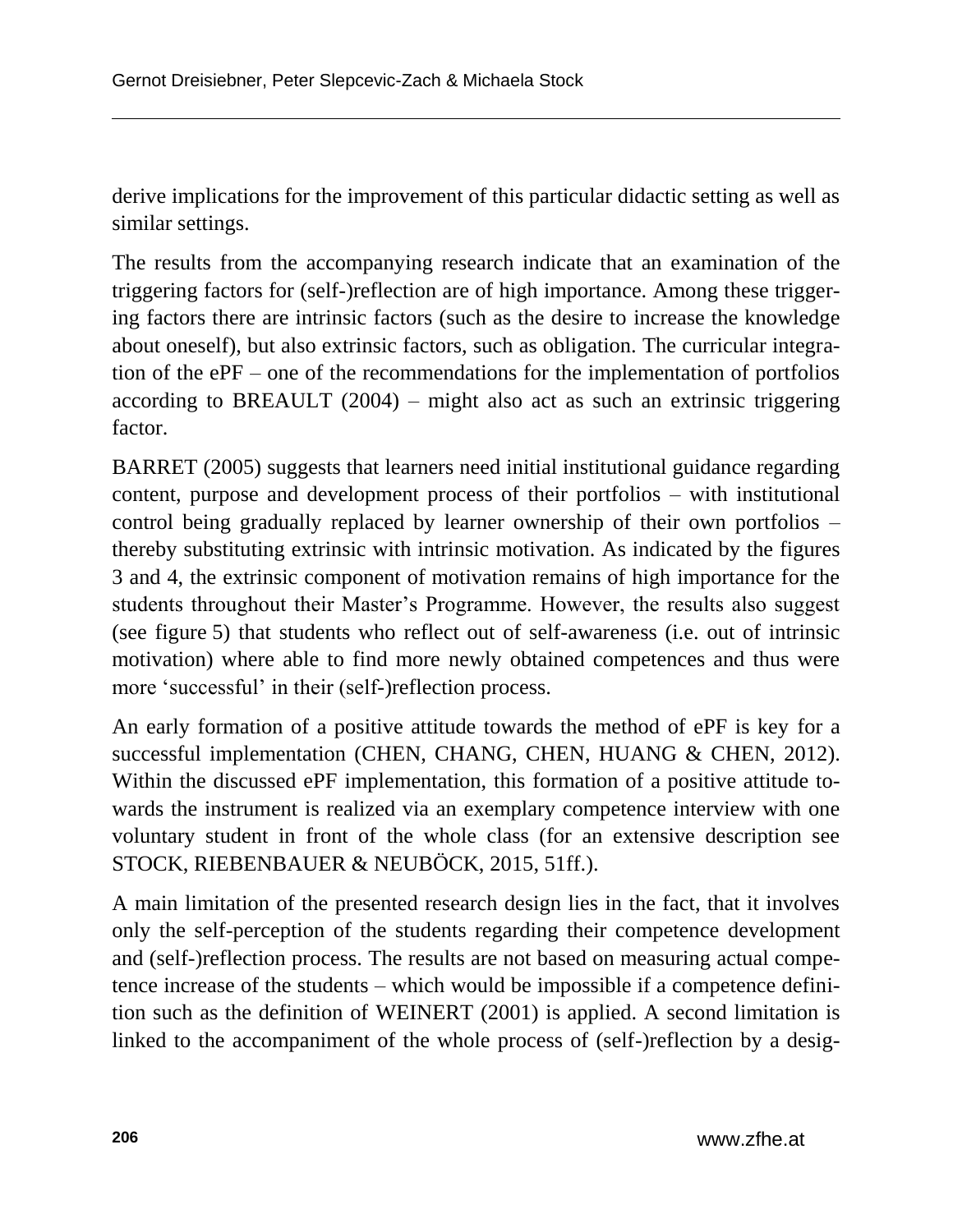nated ePF coach. It is most likely, that the positive effect of the ePF does not result by the isolated use of the instrument itself, but also by feedback from the ePF coach. However, with the current research design it is not possible to distinguish between the effect of the instrument of ePF and the effect of coaching or the effect of (self-)reflection while repeatedly filling in the questionnaires of the accompanying study. A third limitation is, that the results allow just for insights into the period of the five semesters of the Master's Programme. The sustainability of the ePF initiative beyond the Master's Programme is largely an issue still to be addressed. First results on the sustainability of the ePF initiative seem to be promising (DREISIEBNER et al., 2017). However, a large-scale study on the sustainability of the ePF initiative is still to be conducted. This issue is a pressing one, since 'Obligation' has proven to be a highly important triggering factor for (self-)reflection. After the students have finished their studies, curricular integration of (self-)reflection is missing. How well students will integrate measures of (self-)reflection into their future work-life and personal life will largely depend on the attitude towards the instrument, which they have acquired during their Master's Programme. Therefore, further promising research fields involve the sustainability of the ePF work among graduates.

### **6 References**

**Ash, S. L., & Clayton, P. H.** (2009). Generating, deepening, and documenting learning: The power of critical reflection in applied learning. *Journal of Applied Learning in Higher Education, 1*(1), 25-48.

**Barrett, H. C.** (2005). *Researching Electronic Portfolios and Learner Engagement*. Retrieved March 5, 2021, from <http://www.electronicportfolios.org/reflect/whitepaper.pdf>

**Baumgartner, P.** (2009). Developing a taxonomy for electronic portfolios. In P. Baumgartner, S. Zauchner, & R. Bauer (Eds.), *Potential of E-portfolios in Higher Education* (pp. 13-44). Innsbruck: Studienverlag.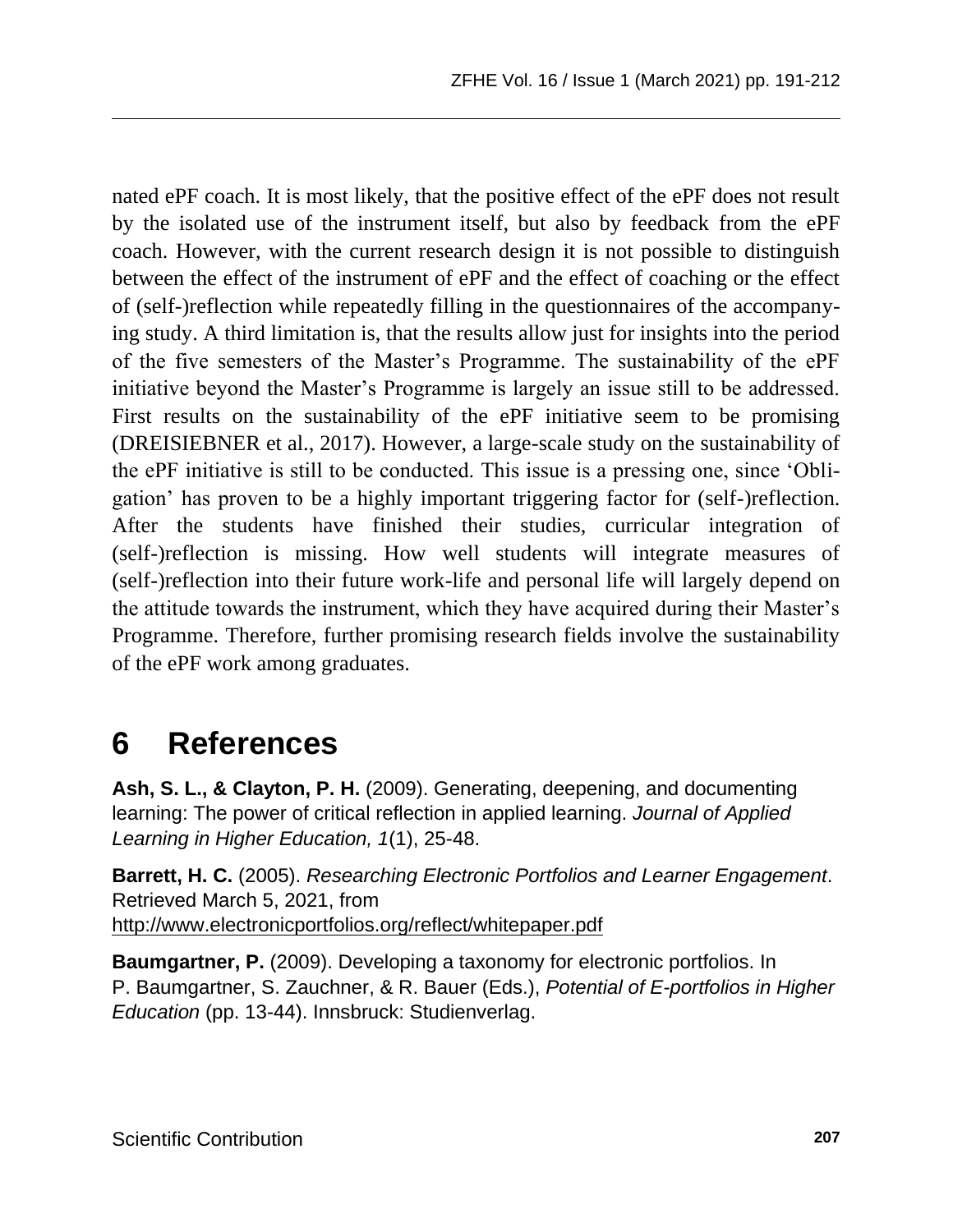**Beauchamp, C.** (2015). Reflection in teacher education: issues emerging from a review of current literature. *Reflective Practice, 16*(1), 123-141. <https://doi.org/10.1080/14623943.2014.982525>

**Berndt, C., & Häcker, T. H.** (2017). Der Reflexion auf der Spur. Über den Versuch, Reflexionen von Lehramtsstudierenden zum Forschungsgegenstand zu machen. In C. Berndt, T. H. Häcker, & T. Leonhard (Eds.), *Reflexive Lehrerbildung revisited. Traditionen – Zugänge – Perspektiven* (pp. 240-253). Bad Heilbrunn: Julius Klinkhardt.

**Bräuer, G.** (2016). *Das Portfolio als Reflexionsmedium für Lehrende und Studierende.* Opladen: Barbara Budrich.

**Breault, R. A.** (2004). Dissonant themes in preservice portfolio development. *Teaching and Teacher Education, 20*(8), 847-859. <https://doi.org/10.1016/j.tate.2004.09.006>

**Chen, M.-Y., Chang, F. M.-T., Chen, C.-C., Huang, M.-J., & Chen, J.-W.** (2012). Why do Individuals Use e-Portfolios? *International Forum of Educational Technology & Society, 15*(4), 114-125.

**Cowan, J.** (2006). *On becoming an innovative university teacher. Reflection in action.* Buckingham, New York: Society for Research into Higher Education & Open University Press.

**Dilger, B.** (2007). *Der selbstreflektierende Lerner. Eine wirtschaftspädagogische Rekonstruktion zum Konstrukt der "Selbstreflexion".* Paderborn: Eusl.

**Dreisiebner, G., Riebenbauer, E., & Stock, M.** (2017). Using ePortfolios to encourage Reflection and Competency Development. *The Journal of Research in Business Education, 58*(1), 31-47.

**Dreisiebner, G., & Slepcevic-Zach, P.** (2019). Implementing an ePortfolio to Foster Students' Ability for (Self-)Reflection: Lessons Learned and issues still to be addressed. *International Journal for Business Education, 159*, 19-34.

**Fernandez, K., Slepcevic-Zach, P., & Gössler, T.** (2015). Aufbau und Ergebnisse der Begleitforschung zu eKEP. In P. Slepcevic-Zach, E. Riebenbauer, K. Fernandez, & M. Stock (Eds.), *eKEP – ein Instrument zur Reflexion und Selbstreflexion. Umsetzung des elektronischen Kompetenzentwicklungsportfolios*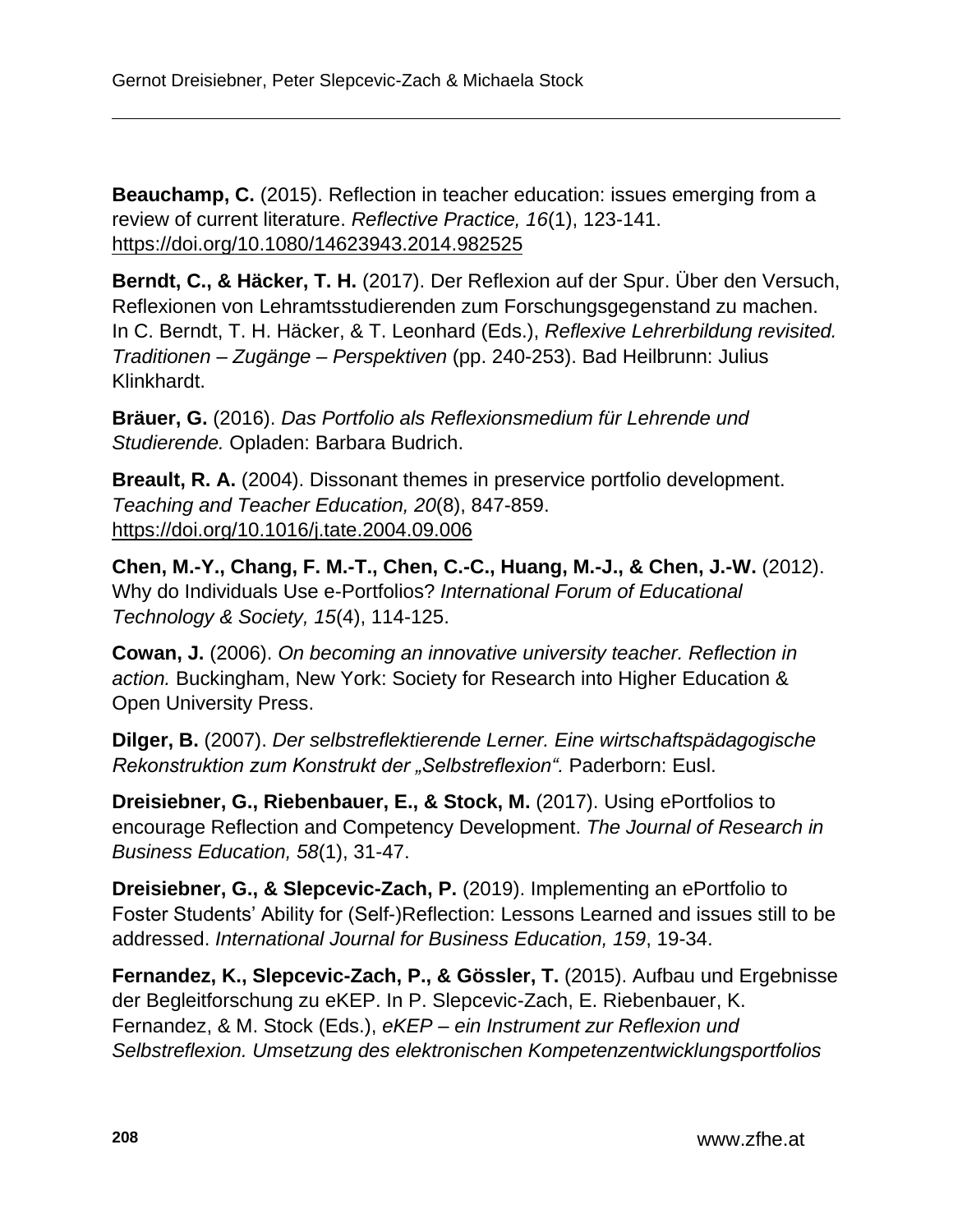*in der Hochschullehre und seine Begleitforschung* (pp. 67-96). Graz: Grazer Universitätsverlag.

**Fook, J., & Askeland, G. A.** (2007). Challenges of Critical Reflection: 'Nothing Ventured, Nothing Gained'. *Social Work Education, 26*(5), 520-533. <https://doi.org/10.1080/02615470601118662>

**Helsper, W.** (2001). Praxis und Reflexion. Die Notwendigkeit einer "doppelten Professionalisierung" des Lehrers. *Journal für Lehrerinnen- und Lehrerbildung, 1*(3), 7-15.

**Høyrup, S.** (2004). Reflection as a core process in organisational learning. *Journal of Workplace Learning, 16*(8), 442-454. <https://doi.org/10.1108/13665620410566414>

**Jaccard, P.** (1912). The distribution of flora in the alpine zone. *New Phytologist, 11*(2), 37-50[. https://doi.org/10.1111/j.1469-8137.1912.tb05611.x](https://doi.org/10.1111/j.1469-8137.1912.tb05611.x)

**Jahncke, H., Porath, J., Rebmann, K., Riebenbauer, E., & Stock, M.** (2018). Vergleichende Analyse zweier Portfoliokonzepte zur Beförderung der (Selbst-) Reflexionsfähigkeit bei Studierenden der Wirtschaftspädagogik. *die hochschullehre – interdisziplinäre Zeitschrift für Studium und Lehre,* (4/2018), 115-138. Retrieved March 5, 2021, from [http://www.hochschullehre.org/wp](http://www.hochschullehre.org/wp-content/files/die_hochschullehre_2018_Jahncke_et_al_Portfoliokonzepte.pdf)[content/files/die\\_hochschullehre\\_2018\\_Jahncke\\_et\\_al\\_Portfoliokonzepte.pdf](http://www.hochschullehre.org/wp-content/files/die_hochschullehre_2018_Jahncke_et_al_Portfoliokonzepte.pdf)

**Korthagen, F. A. J.** (1999). Linking Reflection and Technical Competence: the logbook as an instrument in teacher education. *European Journal of Teacher Education, 22*(2/3), 191-207.

**Lopez-Fernandez, O., & Rodriguez-Illera, J. L.** (2009). Investigating university students' adaptation to a digital learner course portfolio. *Computers & Education, 52*(3), 608-616.<https://doi.org/10.1016/j.compedu.2008.11.003>

**Lynch, M.** (2000). Against Reflexivity as an Academic Virtue and Source of Privileged Knowledge. *Theory, Culture & Society, 17*(3), 26-54. <https://doi.org/10.1177/02632760022051202>

**Mason, R., Pegler, C., & Weller, M.** (2004). E-portfolios. An assessment tool for online courses. *British Journal of Educational Technology, 35*(6), 717-727. <https://doi.org/10.1111/j.1467-8535.2004.00429.x>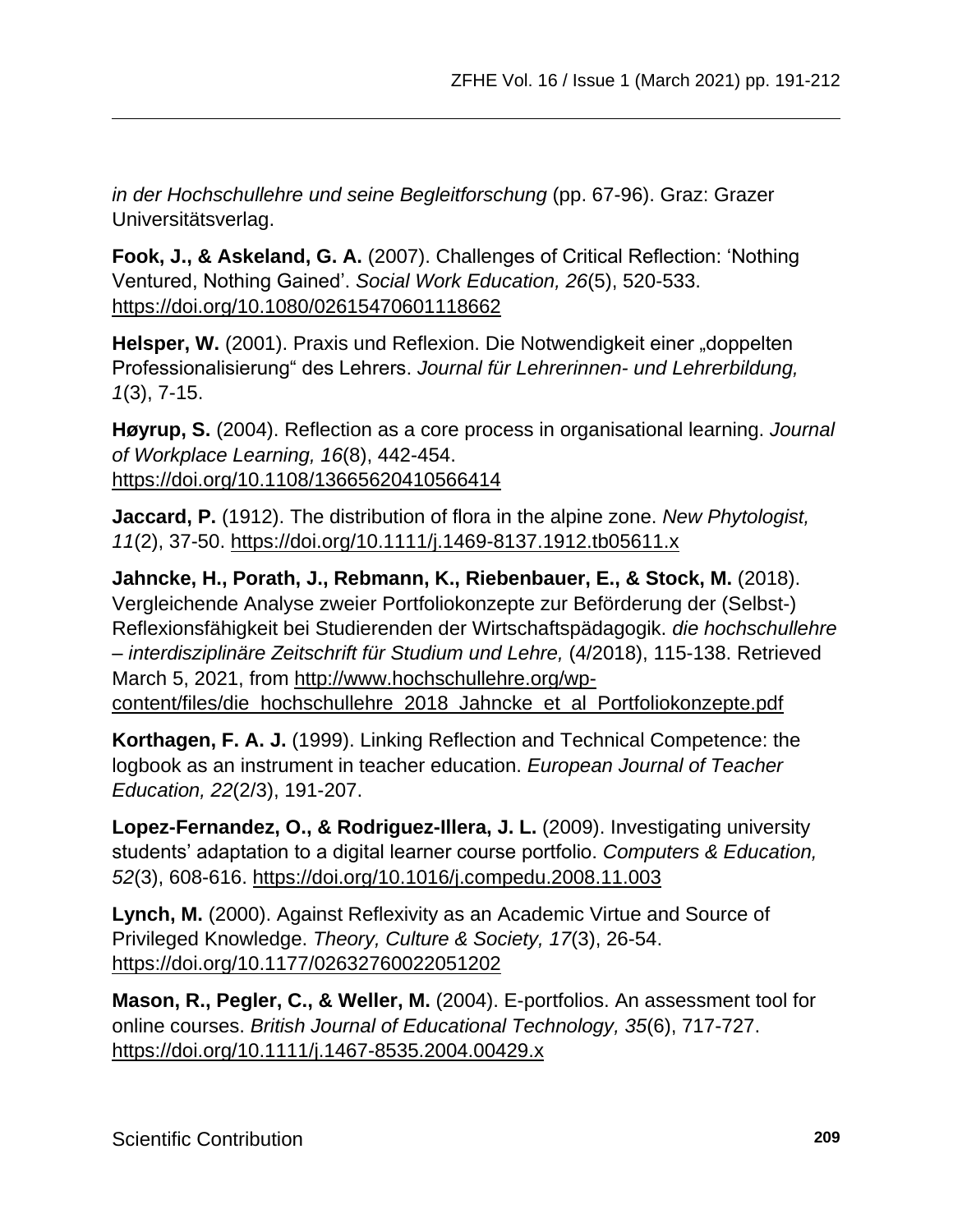**Paulson, F. L., Paulson, P. R., & Meyer, C. A.** (1991). What makes a portfolio a portfolio? Eight thoughtful guidelines will help educators encourage self-directed learning. *Educational Leadership, 48*(5), 60-63.

**Peterßen, W. H.** (2009). *Kleines Methoden-Lexikon.* München: Oldenbourg.

**Riebenbauer, E., Dreisiebner, G., & Stock, M.** (2017). Providing Feedback, Orientation and Opportunities for Reflection as Key Elements for Successful Mentoring Programs: Reviewing a Program for Future Business Education Teachers. *Global Education Review, 4*(4), 54-69.

**Riebenbauer, E., & Stock, M.** (2019). (Selbst-)Reflexion im Schulpraktikum. In M. Stock, P. Slepcevic-Zach, G. Tafner & E. Riebenbauer (Eds.), *Wirtschaftspädagogik. Ein Lehrbuch* (pp. 539-548). Graz: Uni-Press.

**Schön, D. A.** (1983). *The reflective practitioner. How professionals think in action.*  New York: Basic Books.

**Slepcevic-Zach, P., & Stock, M.** (2018). ePortfolio as a tool for reflection and selfreflection. *Reflective Practice, 15*(2), 291-307. <https://doi.org/10.1080/14623943.2018.1437399>

**Slepcevic-Zach, P., Riebenbauer, E., Fernandez, K., & Stock, M.** (Eds.) (2015). *eKEP – ein Instrument zur Reflexion und Selbstreflexion. Umsetzung des elektronischen Kompetenzentwicklungsportfolios in der Hochschullehre und seine Begleitforschung* (appendix, pp. 127-139). Graz: Grazer Universitätsverlag.

**Smith, K., Clegg, S., Lawrence, E., & Todd, M. J.** (2007). The challenges of reflection: students learning from work placements. *Innovations in Education and Teaching International, 44*(2), 131-141. <https://doi.org/10.1080/14703290701241042>

**Stock, M., & Fernandez, K.** (2019). Elektronisches Kompetenzeentwicklungsportfolio – Befunde einer Begleitforschung. *bwp@ Berufs- und Wirtschaftspädagogik – online,* (Spezial AT-2), 1-12. Retrieved March 5, 2021, from [http://www.bwpat.de/wipaed-at2/stock\\_fernandez\\_wipaed](http://www.bwpat.de/wipaed-at2/stock_fernandez_wipaed-at_2019.pdf)[at\\_2019.pdf](http://www.bwpat.de/wipaed-at2/stock_fernandez_wipaed-at_2019.pdf)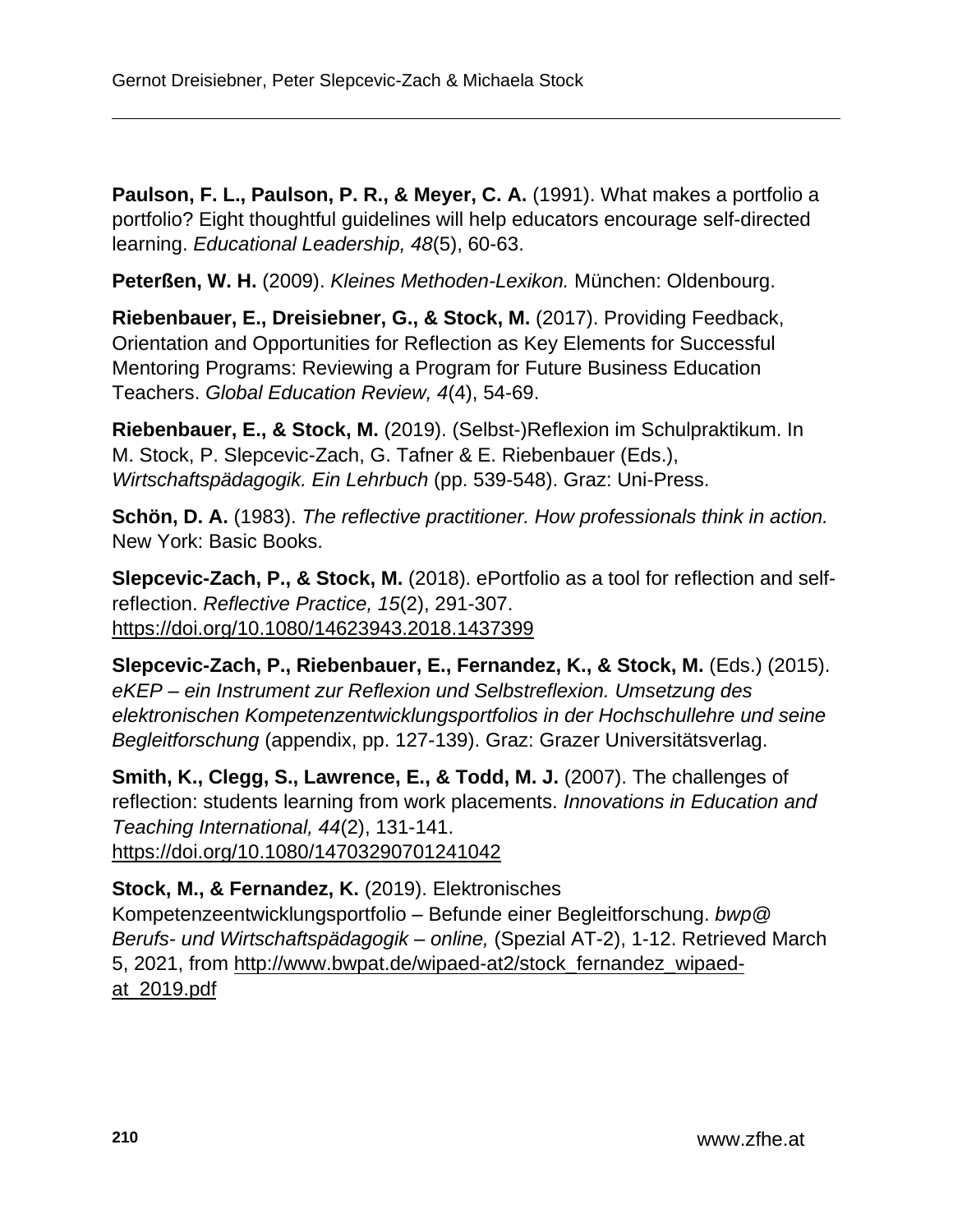**Stock, M. & Köppel, T.** (2012). ePortfolio-Begleitung im Masterstudium Wirtschaftspädagogik. Eine Reflexion. *wissenplus – Sonderausgabe Wissenschaft, 11/12*(5), 10-14.

**Stock, M., Riebenbauer, E., & Neuböck, K.** (2015). eKEP im Masterstudium Wirtschaftspädagogik an der Karl-Franzens-Universität Graz. In P. Slepcevic-Zach, E. Riebenbauer, K. Fernandez, & M. Stock (Eds.), *eKEP – ein Instrument zur Reflexion und Selbstreflexion. Umsetzung des elektronischen Kompetenzentwicklungsportfolios in der Hochschullehre und seine Begleitforschung* (pp. 39-66). Graz: Grazer Universitätsverlag.

**Stock, M., Slepcevic-Zach, P., & Dreisiebner, G.** (2020). eKEP – elektronisches Kompetenzentwicklungsportfolio. In M. Stock, P. Slepcevic-Zach, G. Tafner, & E. Riebenbauer (Eds.), *Wirtschaftspädagogik – ein Lehrbuch* (pp. 519-528). Graz: Uni Press.

**Stock, M., & Winkelbauer, A.** (2012). ePortfolio-implementation in the Master's Program of Business Education and Development. *International Journal of Business Education, 152*, 48-55.

**Thompson, N., & Pascal, J.** (2012). Developing critically reflective practice. *Reflective Practice, 13*(2), 311-325.<https://doi.org/10.1080/14623943.2012.657795>

**Weinert, F. E.** (2001). Concept of Competence: A Conceptual Clarification. In D. S. Rychen & L. H. Salganik (Eds.), *Defining and selecting key competencies* (pp. 45- 66). Seattle: Hogrefe & Huber.